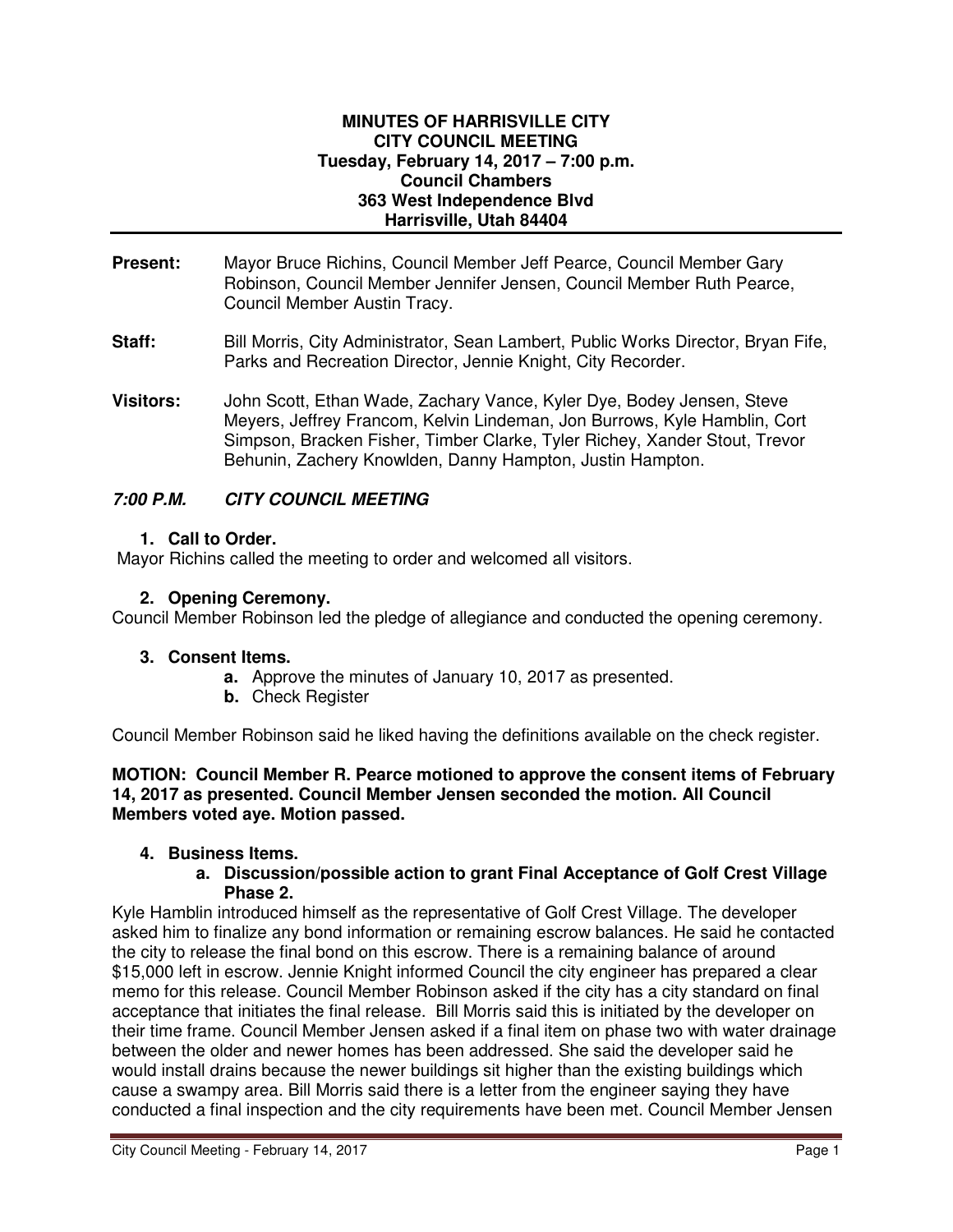said she understood the developer agreed to address this issue. Kyle Hamblin explained he is unaware of this problem area. He was tasked to close out the escrow and was not in his current position at the time of the issue but he can contact Joel Prince, who is the HOA contact. Council Member Jensen clarified where the problem area is; where the front doors of the old units meeting the back doors of the new units. Mayor Richins pointed out land drains are only as good as when they are installed. Bill Morris said the HOA may need to resolve this issue because the city standards have been met.

#### **MOTION: Council Member Jensen motioned to grant final acceptance of Golf Crest Village phase two. Council Member Ruth Pearce seconded the motion. All Council Members voted aye. Motion passed.**

#### **b. Discussion/possible action to grant Final Acceptance of Wildflower Subdivision Phase 5.**

Sean Lambert explained that Wildflower Phase 5 is complete with a clear letter from the city engineer. The city has been maintaining this for quite some time now. Council Member Jensen asked if all the sidewalks have been replaced. Sean Lambert responded that all of the houses have been built in this phase and any damaged sidewalks have been replaced. The infrastructure is working well and he recommends final acceptance.

#### **MOTION: Council Member Robinson motioned to grant Final Acceptance of Wildflower Subdivision Phase 5. Council Member Tracy seconded the motion. All Council Members voted aye. Motion passed.**

### **c. Main Park Project Report.**

Bryan Fife passed out an outline of this project. He explained a few months ago he was approved to create a small pond on 4 mile creek on the east side of the main park next to the highway. This area is usually dredged every 10 years. Opening up this area will create an urban fishery which the DWR will stock. They started construction last week but with the wet weather the operator keeps getting stuck. Ryan Judkins, a division director for Weber County, said they have a long arm track hoe that would be able to dredge this area quickly. He is willing to assist with this project which will greatly reduce the time it will take to dredge the area. We have had to release water in the retention basins to prepare for the flow of water from North Ogden. Bryan Fife informed Council that Mayor Richins requested he contact the surrounding residents to inform them of the project. He reported that no residents immediately surrounding the project expressed any concern with flooding or increased park traffic from fishing; a suggestion was received to include a walking path around the pond. One resident on the south side of the project requested a privacy fence be installed. Bryan Fife explained that the mud pulled from the dredging will be hauled off when the weather improves. He did not receive any negative reactions.

Council Member Jensen suggested eliminating disc golf hole 7. The secondary location for this hole is too close to the highway to be used. Mayor Richins asked if this is the only hole that will need to be removed. Bryan Fife said golfers will finish hole 6 and walk around to hole 8. He would not recommend moving hole 8. Council Member Jensen pointed out the disc golf course does not have to include all of the golf holes. Council Member Tracy expressed concern with fishing and golfing in the same vicinity. Bryan Fife said staff will take a look at what might work best in the area. He expressed his main concern is informing the public of the increased safety hazard with the depth of the pond. He has ordered several signs to post around the area. He also will include an informational article in the newsletter. Mayor Richins suggested putting this on the Harrisville Park Facebook page.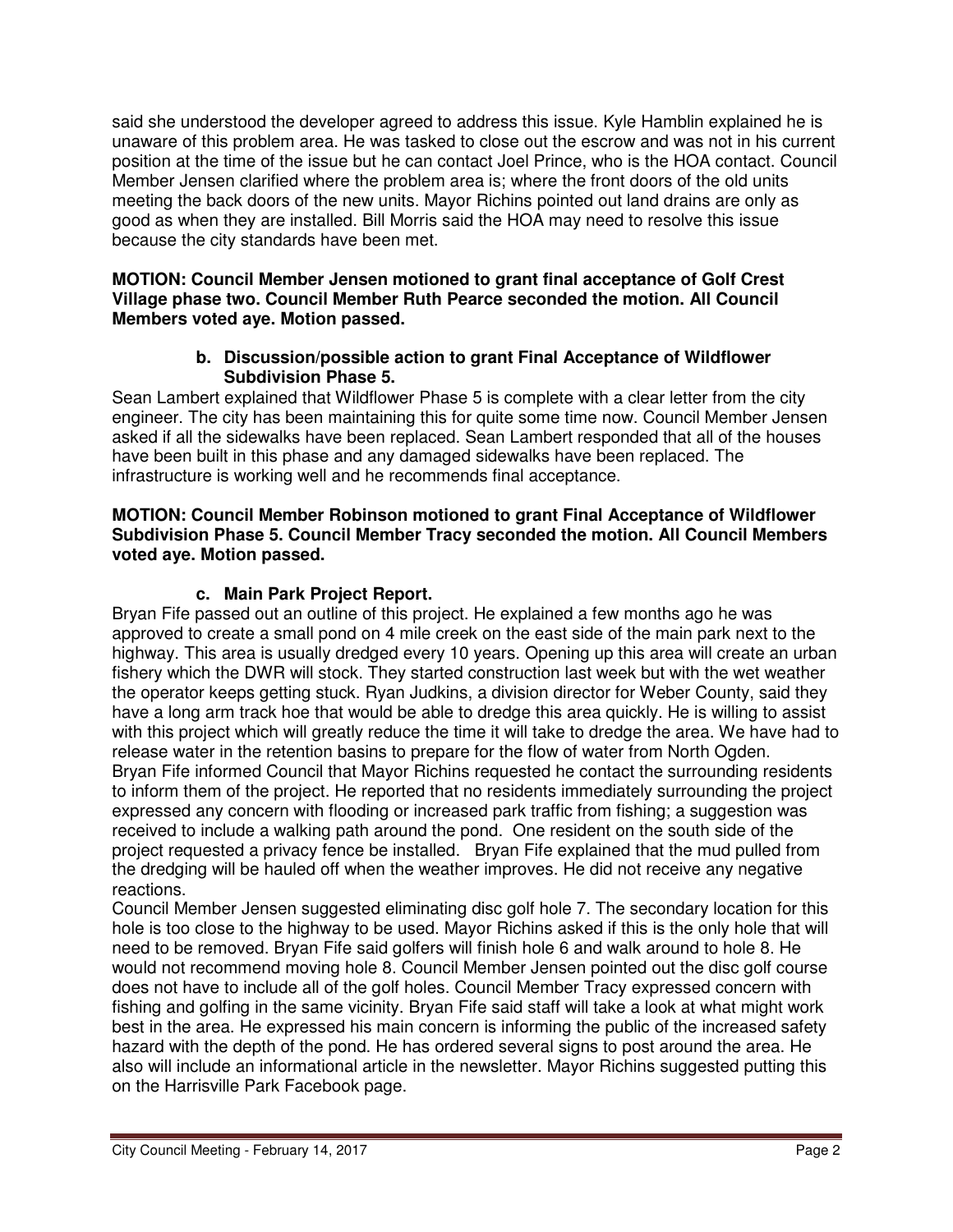Council Member Robinson asked what impact this may have on the water rights. Bryan Fife explained he was informed this project was not an issue with water rights because the impact is minimal, in fact the project will potentially aid in the water flow. We want to utilize the water coming down from North Ogden during the run off season to have less impact on any residents. He did receive a permit for dredging the pond. Council Member Robinson said he received negative feedback from one resident. He asked if there is concern with weakening the base of the pond. Sean Lambert explained the area will build up like what is currently happening with silt and debris and will likely be cleaned to the original depth sometime in the future, if necessary. Bryan Fife explained they are deepening the area but not raising the water level. Council Member J. Pearce expressed concern with children. Bryan Fife said the risk of drowning has always been there because of the level of silt. He expressed his desire to inform residents of this new change to reduce risk. He also informed Council, Officer Gammell has created a nonprofit organization, fish with a cop program. The first event will be held May  $20<sup>th</sup>$ , 2017. The DWR officers will also be a part of this event with more information coming in the future.

## **d. Your Community Connection Presentation**

Mayor Richins said Julie Smith was not available for her presentation this evening. He will reschedule this event for Feb. 28.

#### **e. Discussion/possible action to Harrisville Ordinance 489; Justice Court and Departmental Amendments.**

Bill Morris explained this ordinance realigns the Justice Court for direct reporting to the Mayor. Additionally, since the public works director took the position of building official, this position was moved from the administration department to the public works department. The deputy recorder position was eliminated. Purchase orders are now allowed to be distributed by department heads. They can waive this requirement and it also makes sense for staff to address their department heads when making purchases out of those budgets. This will also aid with the department heads knowing better how to budget because they will know where and when the money is being spent.

Council Member Robinson asked if there is a minimum or maximum that department heads can sign off on. Bill Morris explained what is approved in the fiscal budget, the department head administers. Bryan Fife said he believes this is set at \$1,000 in the policy and procedures. Council Member J. Pearce expressed his concern with finding out about damage to the police fleet through the check register. He would like Council to be informed of these issues in the future and what process is being taken to address the repairs. Bill Morris pointed out this is not affecting this ordinance.

**MOTION: Council Member R. Pearce motioned to approve Ordinance 489; Justice Court and Departmental Amendments. Council Member Tracy seconded the motion. A Roll Call vote was taken.** 

**Council Member Tracy Yes Council Member R. Pearce Yes Council Member Jensen Yes Council Member Robinson Yes Council Member J. Pearce Yes** 

#### **Motion passed 5-0.**

Mayor and Council gave a brief discussion on how the city is reimbursed by insurance for damage to the city fleet.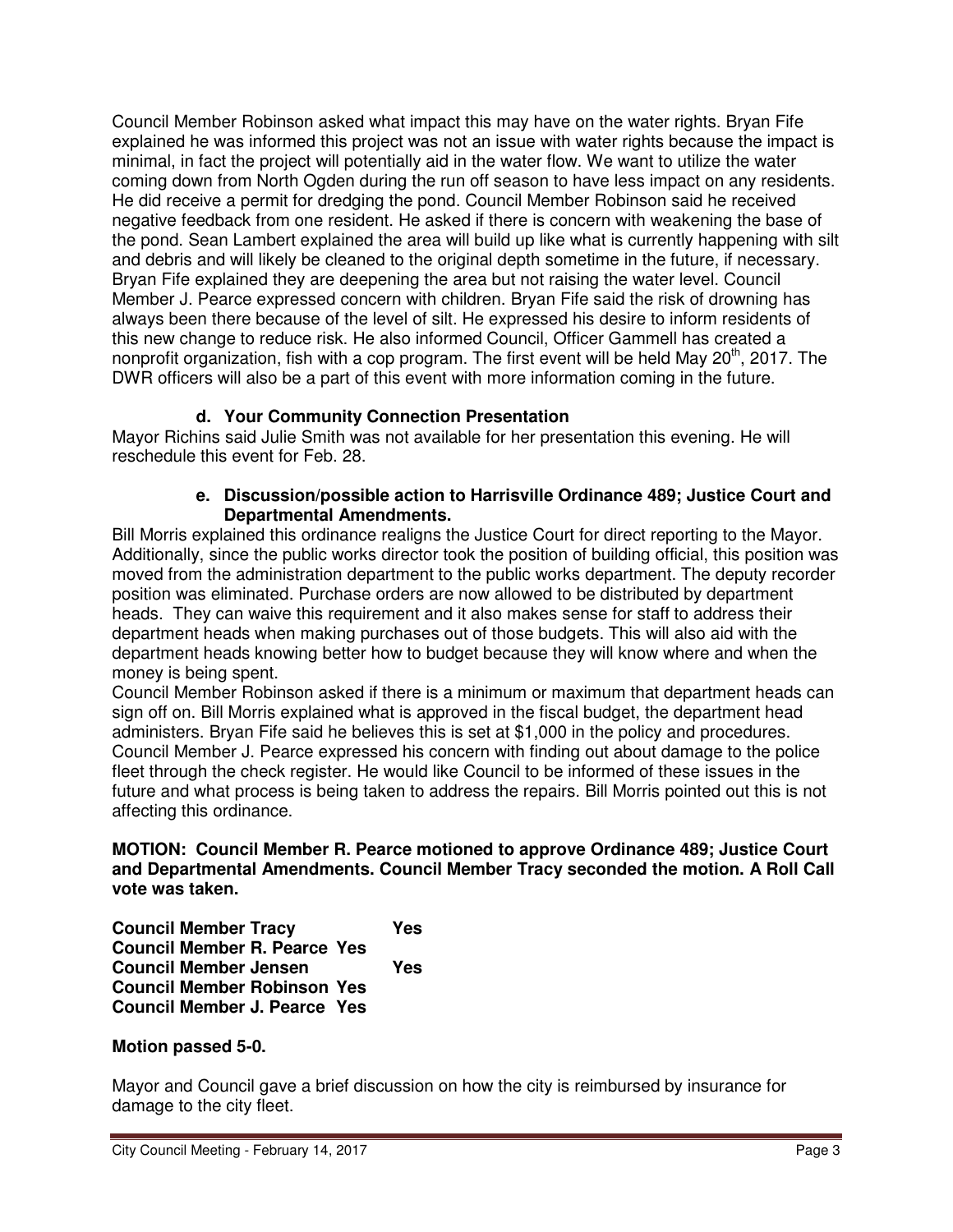# **f. Youth City Council Report on Local Officials Day at the Legislature.**

Mayor Richins invited the youth city council who attended Local Officials Day to share a comment on their experience.

Blakely Champneys said she thought the day was fun. She said they talked about leadership and this was her first time at the capitol. Council Member Tracy said the mock discussion was about drug testing for extracurricular activities.

Aspen Teuscher said she liked watching the mock discussion and listening to the keynote speakers.

Ke Nunn said he enjoyed watching the mock debate, listening to the speakers, particularly the business speaker from Africa.

Council Member Tracy said the speaker after lunch was the individual whose story was told in the movie 128 hours.

Council Member Robinson said there were kids in attendance from all over the state with some groups being very large. Mayor Richins said this is a great experience for the youth. Council Member Tracy said they took a self guided tour. Council Member Robinson said Gage Froerer's wife gave him a personal tour, even behind the scenes.

## **g. 2017 Municipal Election Discussion**

Jennie Knight explained this year's Municipal Election will be held by mail. There will be Election Day voting available at vote centers throughout Weber County but Harrisville City Office will not be a vote center. Any registered voter can vote at any county vote center anywhere in the county. Council Member Jensen asked how residents will vote for their municipal election. Jennie Knight explained the appropriate ballot will be available on the vote machine based on their voter registration. Due to this change staff would like to make an outside 24-hour drop box available for Harrisville residents. Weber County is willing to cover part of this cost since they will be sharing this drop box for all elections. The out of pocket cost is \$1,000. Interlocal agreements for Weber County Election services will be available in the next few weeks. Mayor and Council gave a brief discussion on the pros and cons learned from the last election. Vote by mail is the direction being taken for all future elections.

### **h. 2017 Goals**

Bill Morris explained that after an election is held we often hold a retreat for newly elected officials. During the off years we typically discuss training items during regularly scheduled meeting. The following proposed goals for the Council are one of these items. He suggested developing an ordinance for economic development and mixed use, improving parks and recreation through the RAMP grant for parking on 2000 North, secure financial operation with a clean audit report and balanced budget. Bill Morris explained some of the proposed RAMP projects are for projects that might be nice to have; our proposed project on 2000 North is really a need for our city. Also staff has met with the strategic planning consultant to begin the development and adoption of the general plan.

Council Member R. Pearce suggested adding a goal for city history with the proposed RAMP grant. Bill Morris agreed establishing this history which will be available through the Western Digital Library hosted at Weber State as a 2017 goal.

Bill Morris also mentioned the next council meeting will be training given by Weber County Economic Development Director, Doug Larsen, on the proposed CDA project. He suggested holding this in a work session format.

### **i. Heritage Days Update**

Bryan Fife explained when he received the assignment to coordinate Heritage Days many council members expressed interest in filling some assignments. He is here to see how many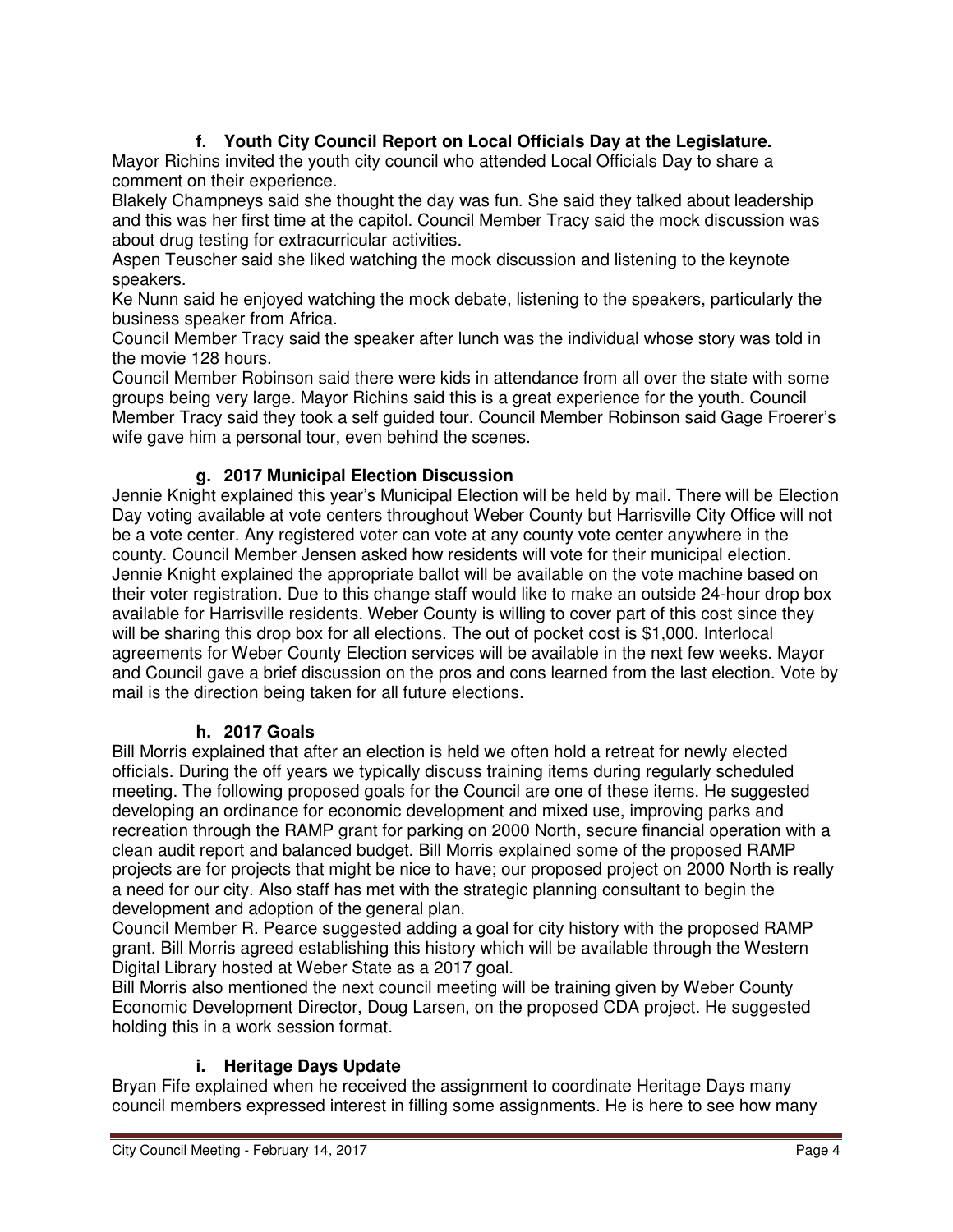and how much interest Council has to fill these assignments. Council Member Jensen agreed to coordinate the 5K. Mayor Richins asked if the 5K will conflict with the movie in the park. Bryan Fife explained the movie in the park will be completely cleaned up by 10pm and will be held in another area of the park, not using the bowery. Council Member Jensen said they start setting up for the 5K at 8pm. There should be plenty of area to coordinate both events.

Council Member Tracy said she will commit to the parade. Council Members Jeff and Ruth Pearce will coordinate Bingo with Council Member Robinson covering the information booth. Council Member Tracy will also oversee the sawdust scramble.

Bryan Fife informed Council we would like to bring back the breakfast in the park, having the Mayor, Council and even Planning Commissioners help with cooking and serving the food. Because the youth city council will be coordinating the parade, Council Member Tracy may need to be excused from this event. Council Member Robinson asked if we will charge. Bryan Fife said yes, \$5 per plate or \$20 per family. Mayor and Council gave a short discussion with what will be done with proceeds. Bryan Fife and Jennie Knight pointed out we will be using volunteer help hoping to break even on the event. Mayor and Council gave discussion on where they can get resources for this event.

Bryan Fife also asked Council to consider participating in the frozen t-shirt contest. He would like to encourage participation and excitement with residents through involving the Council with these activities. He explained we have family oriented activities planned from 10am to 3pm; bringing everything together towards the bowery at that time. We are still building the schedule. Current plans include an opening ceremony with flag raising, followed by breakfast in the park, parade, car show, home depot activity, watermelon spitting, corn husking, and other family oriented activities.

Council Member Jensen asked for the same 5K budget as last year.

Council Member Tracy mentioned the Easter Egg Hunt is just around the corner. Mayor Richins said the bowery has been secured for this date.

### **5. Public Comments - (3 minute maximum)**

No Public Comments were offered.

#### **6. Mayor/Council Follow-Up:**

Mayor Richins said the Wasatch Front Regional Council will be holding training on March  $14<sup>th</sup>$ and encouraged Council to attend. He also asked which Council Members will be attending the Utah League of Cities and Towns conference April 5-7. Jennie Knight will register those who are attending.

Mayor Richins informed Council he will be attending some training with other mayors sponsored by Weber County Sheriff's Department regarding increased suicide rates in Weber County. This includes appropriate questions, persuasion, and referral steps. Council Member Jensen said she attending similar training through Weber Health Department. The steps include questions to ask about suicide, persuading the individual to get help, and referring them to help when needed. Huntsville has been a common area for suicides with the Sheriff's Department responding to several calls per day.

Council Member J. Pearce asked if anyone had information on the large mobile crane behind SPS. There was no feedback on this issue.

Council Member Jensen expressed her excitement for the pond in the park. She feels this will be a great asset and improvement for our residents.